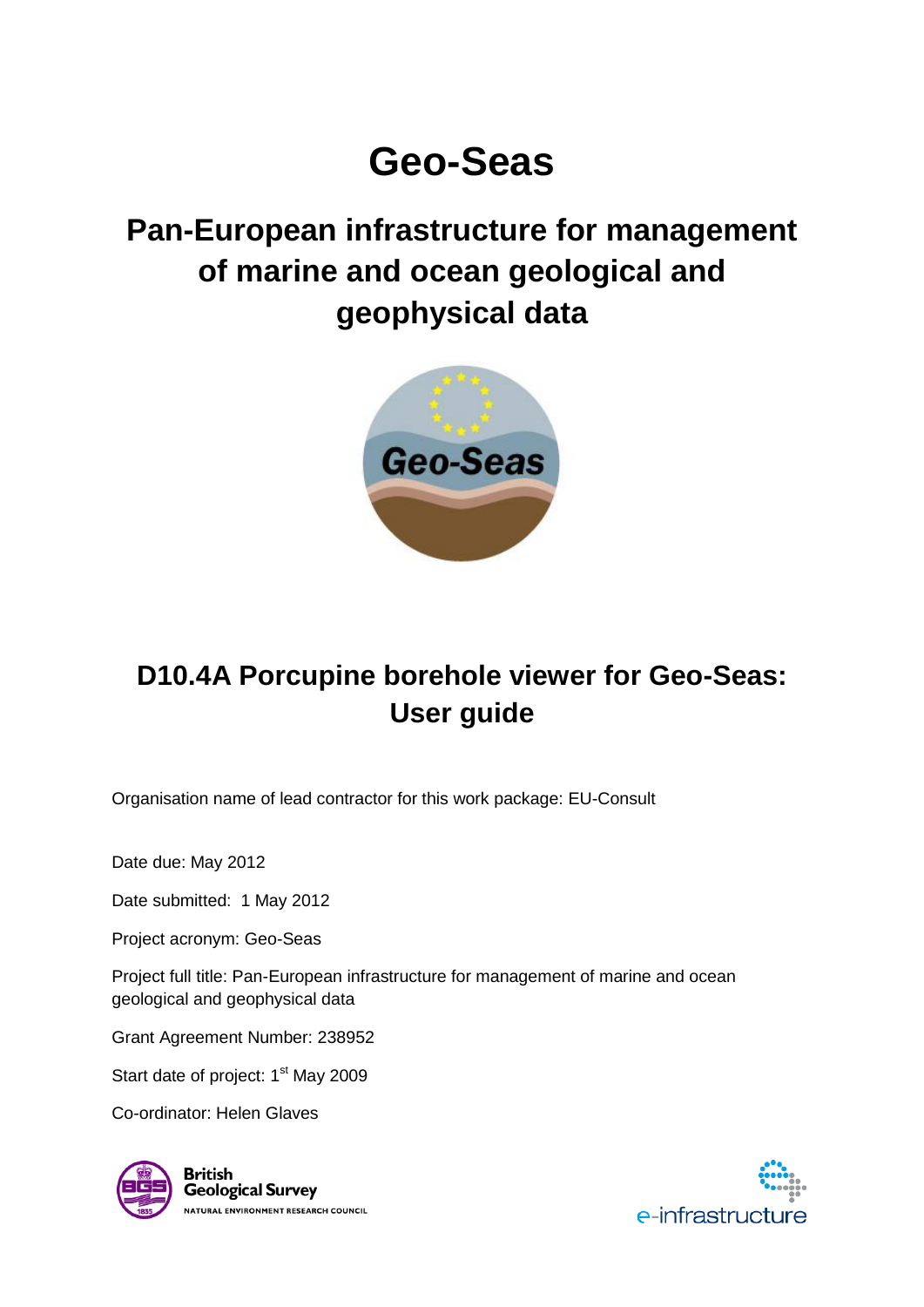

| Deliverable number                                                                                                                              | <b>Short Title</b>                    |  |  |
|-------------------------------------------------------------------------------------------------------------------------------------------------|---------------------------------------|--|--|
| 10.4A                                                                                                                                           | Geo-Seas Porcupine borehole viewer    |  |  |
| <b>Long Title</b>                                                                                                                               |                                       |  |  |
| Porcupine borehole viewer for Geo-Seas: User guide                                                                                              |                                       |  |  |
| <b>Short Description</b>                                                                                                                        |                                       |  |  |
| A user guide for the Porcupine borehole viewer developed for use by the Geo-Seas project<br>in collaboration with the British Geological Survey |                                       |  |  |
| <b>Keywords</b>                                                                                                                                 |                                       |  |  |
| Geo-Seas, borehole viewer, Porcupine                                                                                                            |                                       |  |  |
| <b>Editor / Organisation</b><br><b>Authors / Organisation(s)</b>                                                                                |                                       |  |  |
| Helen Glaves (BGS)                                                                                                                              | Peter Miles (Geo-Seas Advisory Board) |  |  |
| File name                                                                                                                                       |                                       |  |  |
| D10.4_GS_WP10_PorcupineManual_6.docx                                                                                                            |                                       |  |  |
| Deliverable due date<br>Deliverable submission date                                                                                             |                                       |  |  |
| Month 26                                                                                                                                        | Month 30                              |  |  |
| <b>Comments</b>                                                                                                                                 |                                       |  |  |
|                                                                                                                                                 |                                       |  |  |

| <b>History</b> |                                                     |               |                  |                                    |  |
|----------------|-----------------------------------------------------|---------------|------------------|------------------------------------|--|
| <b>Version</b> | Author(s)                                           | <b>Status</b> | <b>Date</b>      | <b>Comments</b>                    |  |
| 001            | Claire Morely and the<br>Porcupine Development Team | <b>DRAFT</b>  | April 2011       |                                    |  |
| 002            | <b>Helen Glaves</b>                                 | <b>DRAFT</b>  | April 2011       | Editing                            |  |
| 003            | <b>Helen Glaves</b>                                 | <b>FINAL</b>  | June 2011        | Editing                            |  |
| 004            | <b>Helen Glaves</b>                                 | <b>FINAL</b>  | <b>July 2013</b> | Edits following<br>review feedback |  |
| 005            | <b>Peter Miles</b>                                  | <b>FINAL</b>  | <b>July 2013</b> | Proof reading                      |  |
| 006            | <b>Helen Glaves</b>                                 | <b>FINAL</b>  | <b>July 2013</b> | Sign-off                           |  |

| <b>Dissemination level</b>                                                    |  |
|-------------------------------------------------------------------------------|--|
| <b>PU</b> Public                                                              |  |
| <b>CO</b> Confidential, for project partners and the European Commission only |  |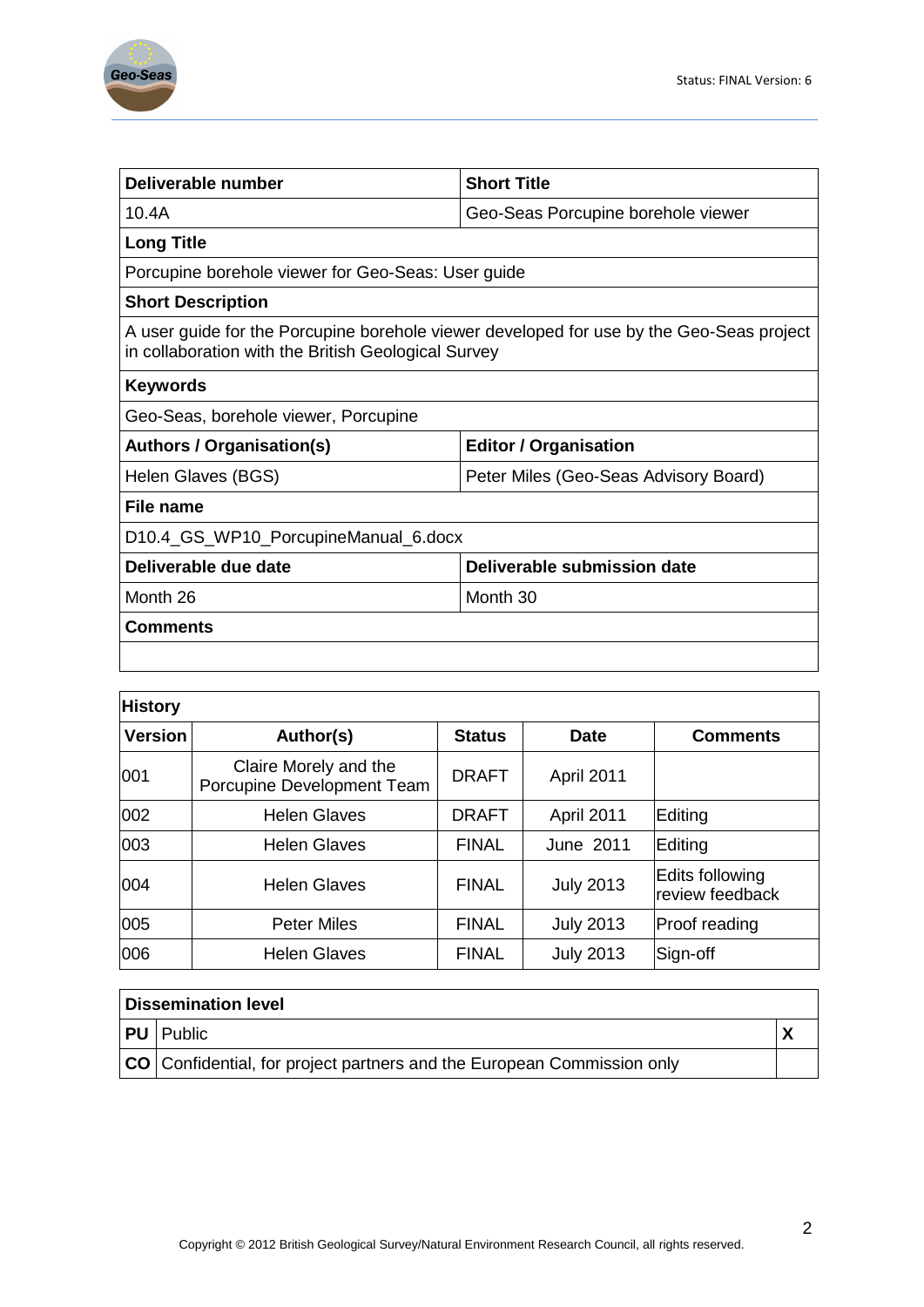

### <span id="page-2-0"></span>**Executive Summary**

Geological boreholes provide important knowledge about the seabed. Users therefore need to be able to visualise and interpret these data using a quick and reliable software tool that is easy to use.

Viewing services have previously been developed for producing borehole logs directly from databases but with no functionality for storage of the resultant image files. Many of the tools are also proprietary and therefore costly to acquire and use.

The objective of the Geo-Seas task 10.2 was to develop a borehole viewer that was freely available and which could be used with the ODV format data being delivered by the Geo-Seas portal.

In a partnership with the British Geological Survey the 'Porcupine ®' borehole log viewer which had previously been developed solely for use with terrestrial geological data, was modified for use with the Geo-Seas data formats. The Porcupine borehole log-viewer is available to download from the Geo-Seas website at [http://www.geo](http://www.geo-seas.eu/content/content.asp?menu=0040033_000000)[seas.eu/content/content.asp?menu=0040033\\_000000](http://www.geo-seas.eu/content/content.asp?menu=0040033_000000)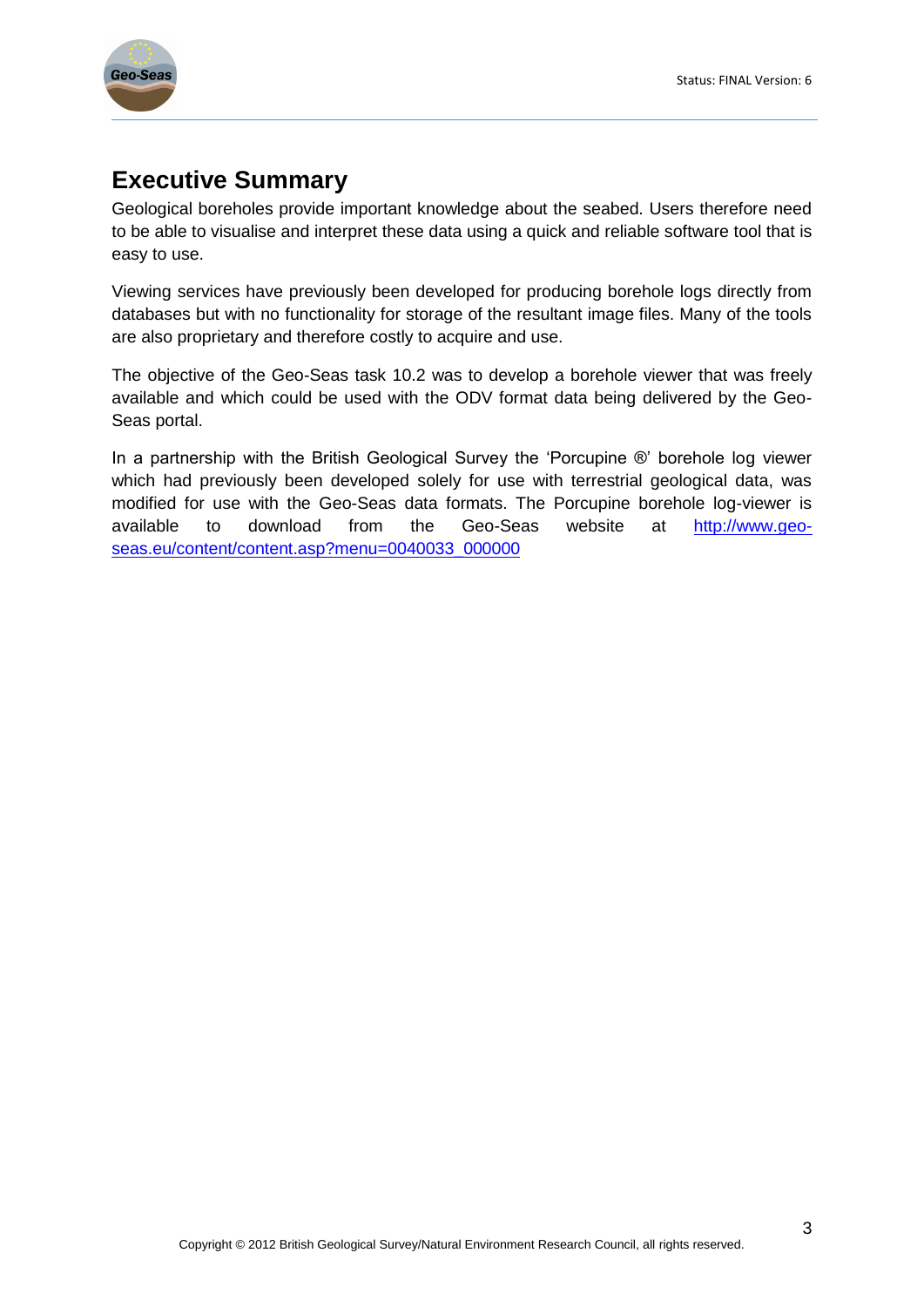

#### **Contents**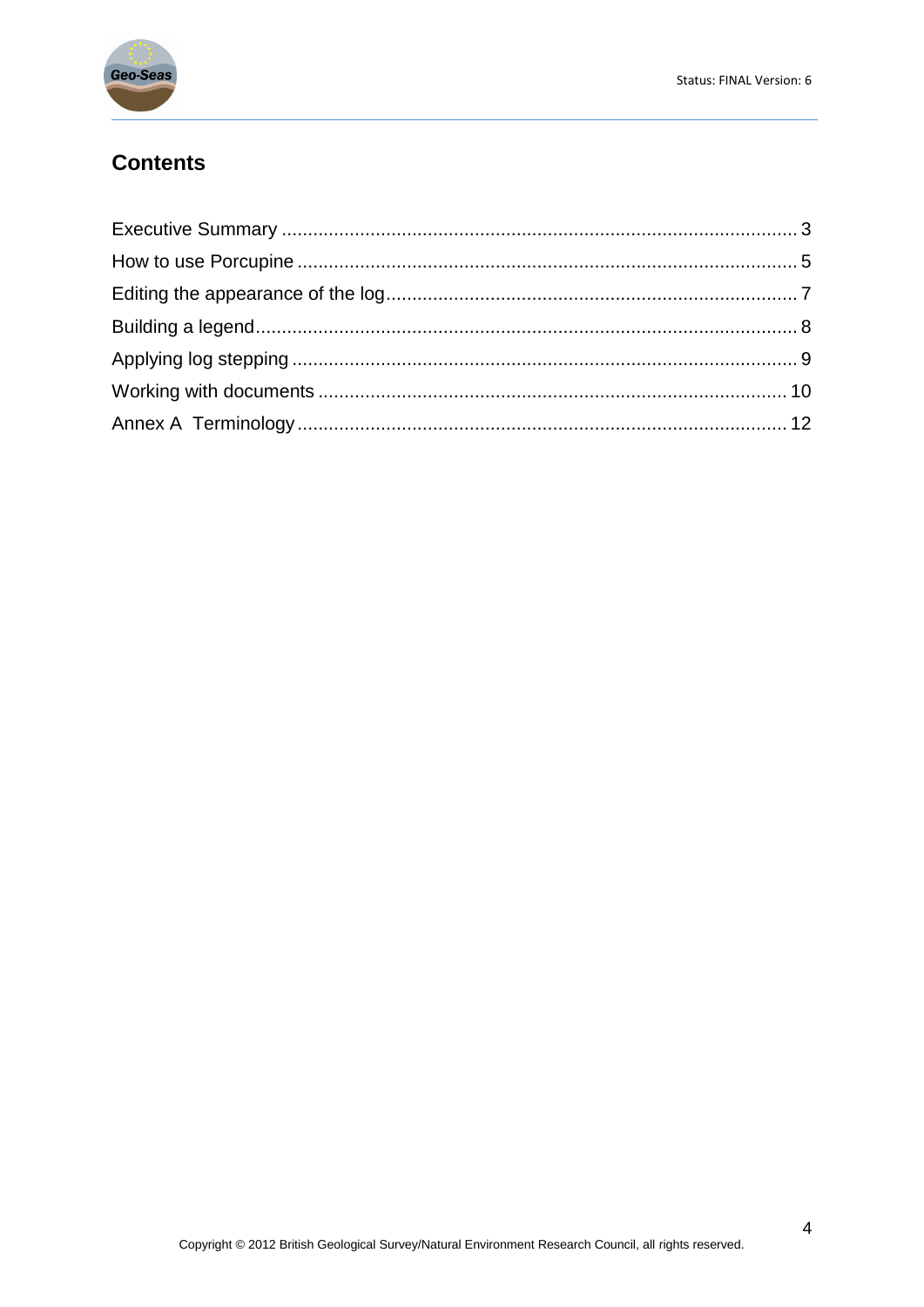

## **The BGS Porcupine® Borehole Viewer for Geo-Seas ("Porcupine")**

#### **User Guide**

Porcupine is a basic borehole log viewer designed for use with a Windows operating system that is compatible with ODV-style ASCII files containing interpreted borehole log data. Porcupine allows you to:

- Load interpreted borehole log data from a suitably formatted ODV-style ASCII (plain text) data file. Multiple ODV data files can be loaded allowing multiple logs to be viewed within a single session.
- Display the logs graphically in a document-style interface, separately or alongside other logs in the workspace.
- Scale the log graphic depth-wise.
- Develop and apply a custom colour and ornamentation scheme keyed by log interval lithology.
- Apply a log stepping scheme to give a graphical impression of relative properties such as grain size.
- Export log graphics as screen-resolution images.

Porcupine does not allow you to:

- Interact with file formats or databases other than basic ODV-style as plain text.
- Load or present anything other than interpreted borehole logs (for example wireline log curves cannot be loaded).
- Make edits to interval top, base or lithology interactively (this must be done in the source ODV data file before loading).
- Export high-resolution image or vector graphical files.

#### <span id="page-4-0"></span>**How to use Porcupine**

First install the software by double-clicking on the Setup.exe. This gives the option to choose the installation directory and should only take a few moments.

Start Porcupine using the desktop or program file shortcut created during installation.

Choose File > Open file (or use the open file button in the main toolbar  $\Box$ ) and browse for an ODV-style text file containing interpreted borehole log data. You can find a sample of this format called ODV\_sample.txt within the SampleData sub-folder of your main Porcupine installation folder (e.g. C:\Programs\BGS Porcupine Geo-Seas\SampleData).

When the file is loaded you will be prompted to give the loaded dataset a name. Enter a name and press OK.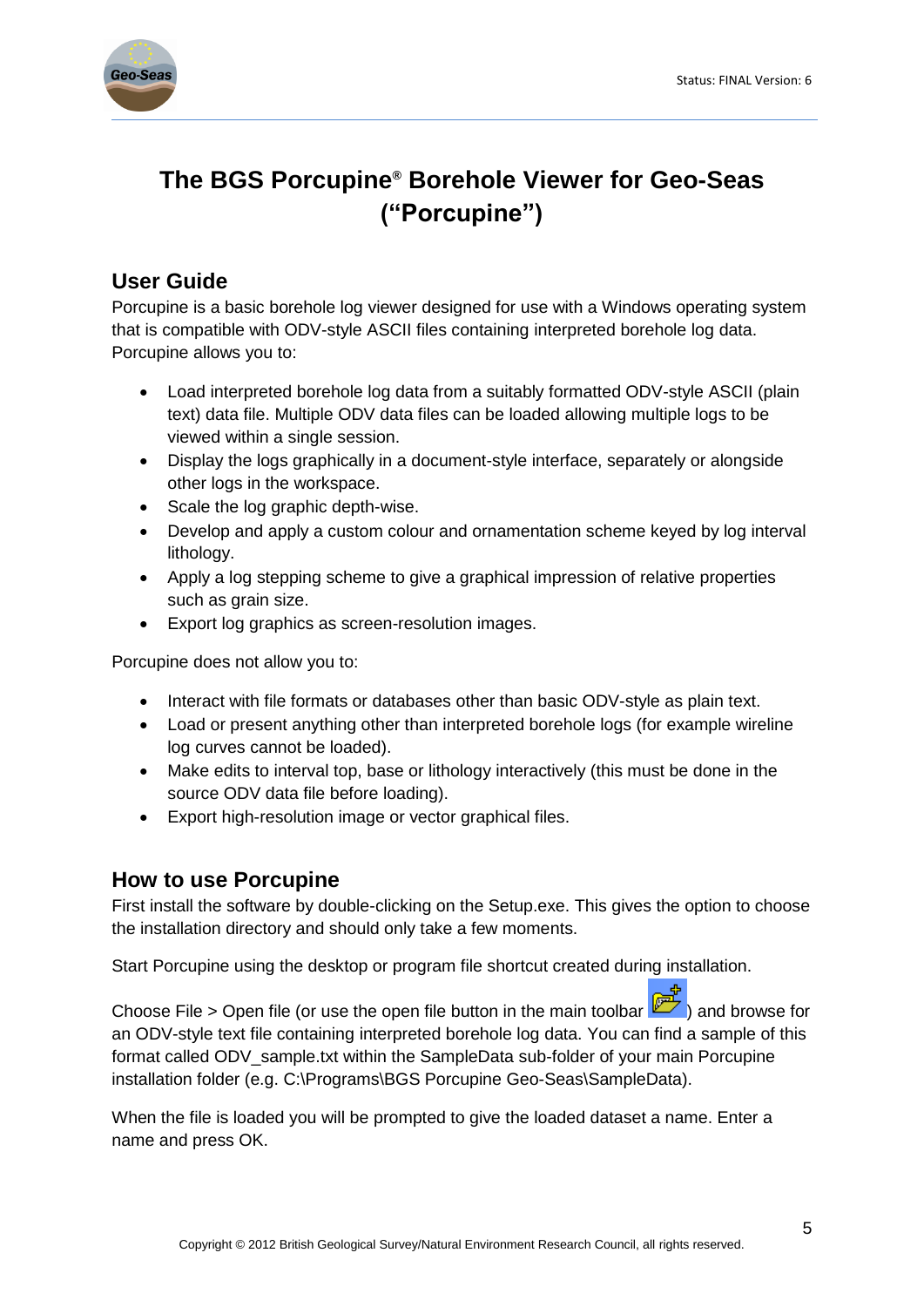

| <b>New Dataset</b>           |  |
|------------------------------|--|
| Dataset name:<br>Sample data |  |
| Cancel<br>ОK                 |  |

The data will be added to the left-side tree panel. If you load multiple datasets they will each have their own entry in this tree.

| BGS Porcupine ® Viewer for Geo-Seas                                                                                         |                      |
|-----------------------------------------------------------------------------------------------------------------------------|----------------------|
| File<br>View Help                                                                                                           |                      |
| 個                                                                                                                           | <b>BGS Porcupine</b> |
| Data Sets<br>百 - 田 Sample data [1 logs]<br>□…   [Borehole_1] Borehole_1 [1 interpretation]<br><b>L.</b> • DEFAULT - DEFAULT |                      |

Porcupine uses the concept of a borehole "interpreter". The real log data is therefore held at this level, so you must expand the dataset folders to find the interpreter entry (a person icon with the words "DEFAULT-DEFAULT". The label on this entry uses a "DEFAULT" value in the Geo-Seas version of Porcupine because ODV files have no concept of the interpreter.

To view the log interpretation, right-click on the interpreter entry in the folder and choose *View log in a document > New document.*

| Data Sets<br>G. His Sample data [1 logs] | E. Borehole_1] Borehole_1 [1 interpretation]  |              |
|------------------------------------------|-----------------------------------------------|--------------|
| 一子 DEFAULT                               | Delete from workspace<br>Delete from database |              |
|                                          | View log in a document >                      | New document |
|                                          | Switch on edit<br>Clone internretation        |              |

Enter a name for the new document.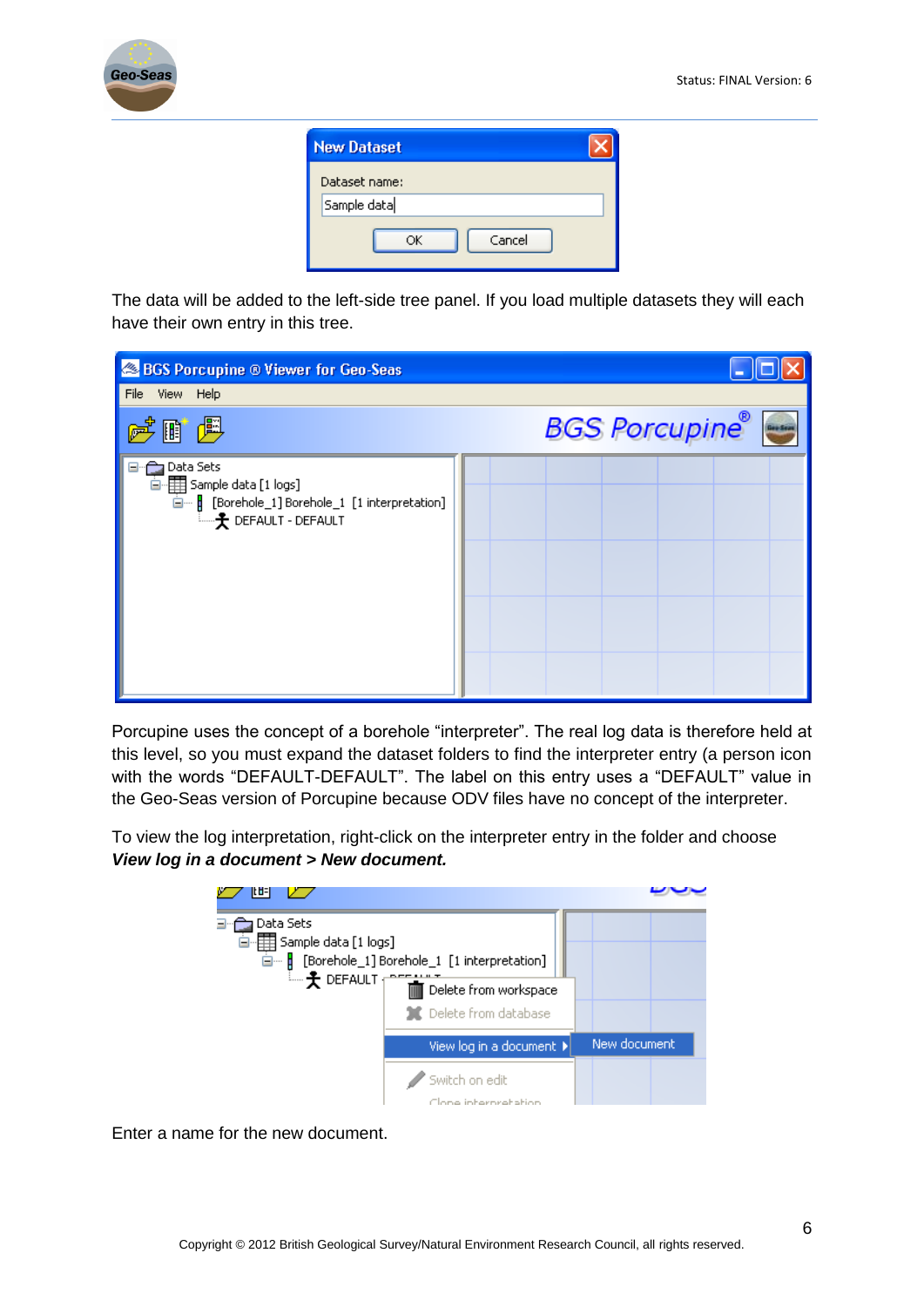



The log will be displayed in a document window in the main desktop panel on the right.

| <b>BGS Porcupine @ Viewer for Geo-Seas</b>                                                                        | $\Box$ o $\times$                                                                                                                                                                                                                                                                                                                                                                                                                                         |
|-------------------------------------------------------------------------------------------------------------------|-----------------------------------------------------------------------------------------------------------------------------------------------------------------------------------------------------------------------------------------------------------------------------------------------------------------------------------------------------------------------------------------------------------------------------------------------------------|
| File View Help                                                                                                    |                                                                                                                                                                                                                                                                                                                                                                                                                                                           |
| $\mathbb{P}^2$<br>偶<br>$\mathbb{R}^*$                                                                             | <b>BGS Porcupine</b>                                                                                                                                                                                                                                                                                                                                                                                                                                      |
| <b>E</b> Data Sets<br>Sample data [1 logs]<br>E [Borehole_1] Borehole_1 [1 interpretation]<br>+ DEFAULT - DEFAULT | <b>Document 1 [document]</b><br>$\blacksquare$<br>Scale 1: 50<br>$\vee$<br>Borehole ID: Borehole 1<br>Start height: 0.0m<br>Drilled depth: 3.8m<br>Easting/Northing: [-1.08,52.88]<br>Geo-Seas<br>Drilled depth<br>Elevation<br>0.0m<br>-0.19m<br>-0.35m<br>$\mp \substack{0.0 \text{m} \\ 0.19 \text{m} \\ 0.35 \text{m}}$<br>$-1.76m$<br>$+$ 1.76m<br>$-2.43m$<br>$+$ 2.43m<br>$+$ 3.22m<br>$-3.22m$<br>$-3.56m$<br>$-3.56m$<br>$\perp$ 3.8m<br>$-3.8m$ |
|                                                                                                                   | Generated using BGS Porcupine ® Borehole Viewer for Geo-Seas.<br>Developed by the BGS (http://www.bgs.ac.uk/research/technologies_dmm.html) in collaboration with Geo-Seas.<br>$\,$<br>c                                                                                                                                                                                                                                                                  |
|                                                                                                                   | ○ Show headers ○ Show unit ornaments ○ Show description column □ Show interval stepping                                                                                                                                                                                                                                                                                                                                                                   |

#### <span id="page-6-0"></span>**Editing the appearance of the log**

To change the colours and ornamentation/texture for any interval in the log, double click it to open the interval properties dialog. In the first panel ("Attributes") the only available field is the description field which can be edited within the session and shown in the log by clicking "Apply" and then checking on the "Show description column" option in the bottom of the document window.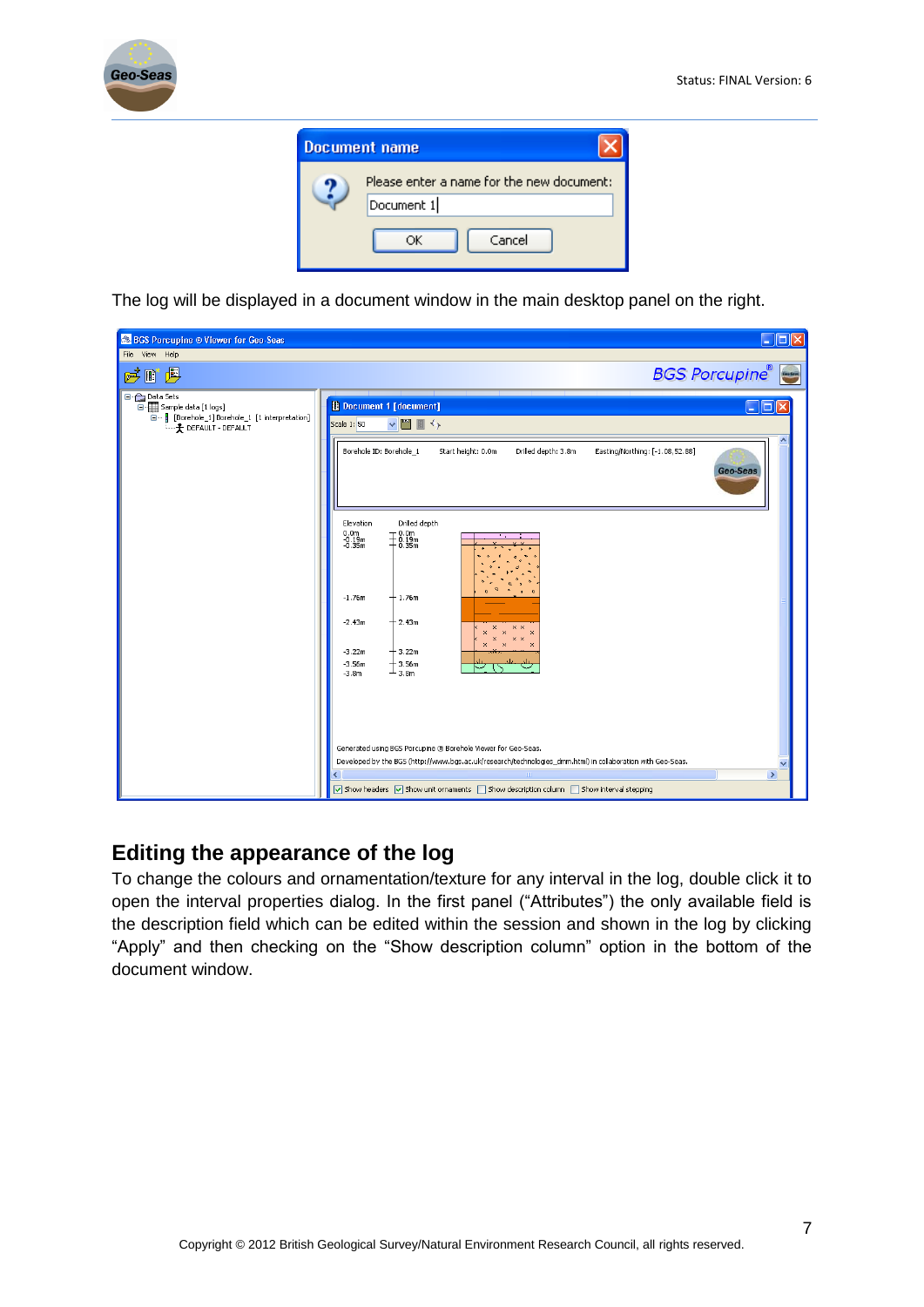| <b>Geo-Seas</b>                                                                                                                                                    |                                                                                | Status: FINAL Version: 6                                                                                     |
|--------------------------------------------------------------------------------------------------------------------------------------------------------------------|--------------------------------------------------------------------------------|--------------------------------------------------------------------------------------------------------------|
| ⊠<br>Interval Properties [READ-ONLY]                                                                                                                               |                                                                                |                                                                                                              |
| Attributes Symbology                                                                                                                                               |                                                                                |                                                                                                              |
| Top/base depths [1.41m thick]<br>Base Surface Name<br>ft/in<br>$Top(m)$ :<br>$0.350 \div$<br>圓<br>Base of bed code:<br>$1.760$ $\textdegree$<br>ft/in<br>Base (m): | Drilled depth<br>Elevation<br>0.0m<br>-0.19m<br>-0.35m<br>$\mp^{0.0m}_{0.19m}$ | Fluvial origin.                                                                                              |
| Interval geology<br>圓<br>Lithology:<br>gravel                                                                                                                      | $-1.76m$<br>$+1.76m$<br>$+2.43m$<br>$-2.43m$                                   | $\bullet$<br>$\times$ $\times$<br>$\times$                                                                   |
| 圓<br>Lithostratigraphy:<br>$\overline{\phantom{a}}$<br>Fluvial origin.<br>Description:<br>$\vee$                                                                   | $+3.22m$<br>$-3.22m$<br>$-3.56m$<br>$+3.56m$<br>$-3.8m$<br>$-3.8m$             | $\pmb{\times}$<br>$\times$ $\times$<br>$\times$                                                              |
| Delete interval<br>OK<br>Apply                                                                                                                                     |                                                                                |                                                                                                              |
|                                                                                                                                                                    | Generated using BGS Porcupine ® Borehole Viewer for Geo-Seas.                  |                                                                                                              |
|                                                                                                                                                                    | ∢                                                                              | Developed by the BGS (http://www.bgs.ac.uk/research/technologies_dmm.html) in collaboration with Ge<br>_____ |

□ Show headers □ Show unit ornaments □ Show description column □ Show interval stepping

Click on the "Symbology" panel to edit colours and ornaments. Use the "colour" button to change the colour, use the "grain size" selector to choose a relative stepping value for the interval. Choose a texture from the textures panel in the lower left (to bring all available textures into this window click on "Import all textures from library".

| <b>Interval Properties [READ-ONLY]</b>                                                                                                                                                                                                                                                                                                                                   |                                         |
|--------------------------------------------------------------------------------------------------------------------------------------------------------------------------------------------------------------------------------------------------------------------------------------------------------------------------------------------------------------------------|-----------------------------------------|
| Attributes Symbology                                                                                                                                                                                                                                                                                                                                                     |                                         |
| Textures<br>É<br>Import all textures from library<br>Clear texture                                                                                                                                                                                                                                                                                                       | Colour<br>Colour:                       |
|                                                                                                                                                                                                                                                                                                                                                                          | Grainsize<br>Step: $ 4$<br>×<br>Preview |
| boulders<br>clay<br>aravel<br>$M_{\odot}$<br>$M\alpha$<br>$\times$ $\times$<br>×<br>$\times$<br>×<br>×<br>adzi, adzi,<br>$\times$ $\times$<br>$\times$<br>×<br>$\times$<br>×<br>الملاب<br>Alta<br>×<br>$\times$<br>$\times$ $\times$<br>×<br>$\times$<br>×<br>المعلمي لمعلمي<br>$\times$<br>$\boldsymbol{\times}$<br>x x<br>×<br>$\times$<br>على<br>silt<br>peat<br>sand |                                         |
| Delete interval<br>OK<br>Apply                                                                                                                                                                                                                                                                                                                                           |                                         |

#### <span id="page-7-0"></span>**Building a legend**

The available colours and ornaments (texture files) are controlled via the texture\_library folder within the main BGS Porcupine installation folder (e.g. C:\Programs\BGS Porcupine Geo-Seas\texture library). Within this folder is a file called Legend.txt – each row in this file contains a colour, texture and stepping value for a single lithology code in the following format:

| Lithology | <b>Red value</b> | Green value | <b>Blue value</b> | <b>Image file</b> | Step value |
|-----------|------------------|-------------|-------------------|-------------------|------------|
| peat      | 224              | 176         | 117<br>ᅩᅩ         | peat.gif          |            |
| sand      | 255              | 201         | 255               | sand.gif          | ٮ          |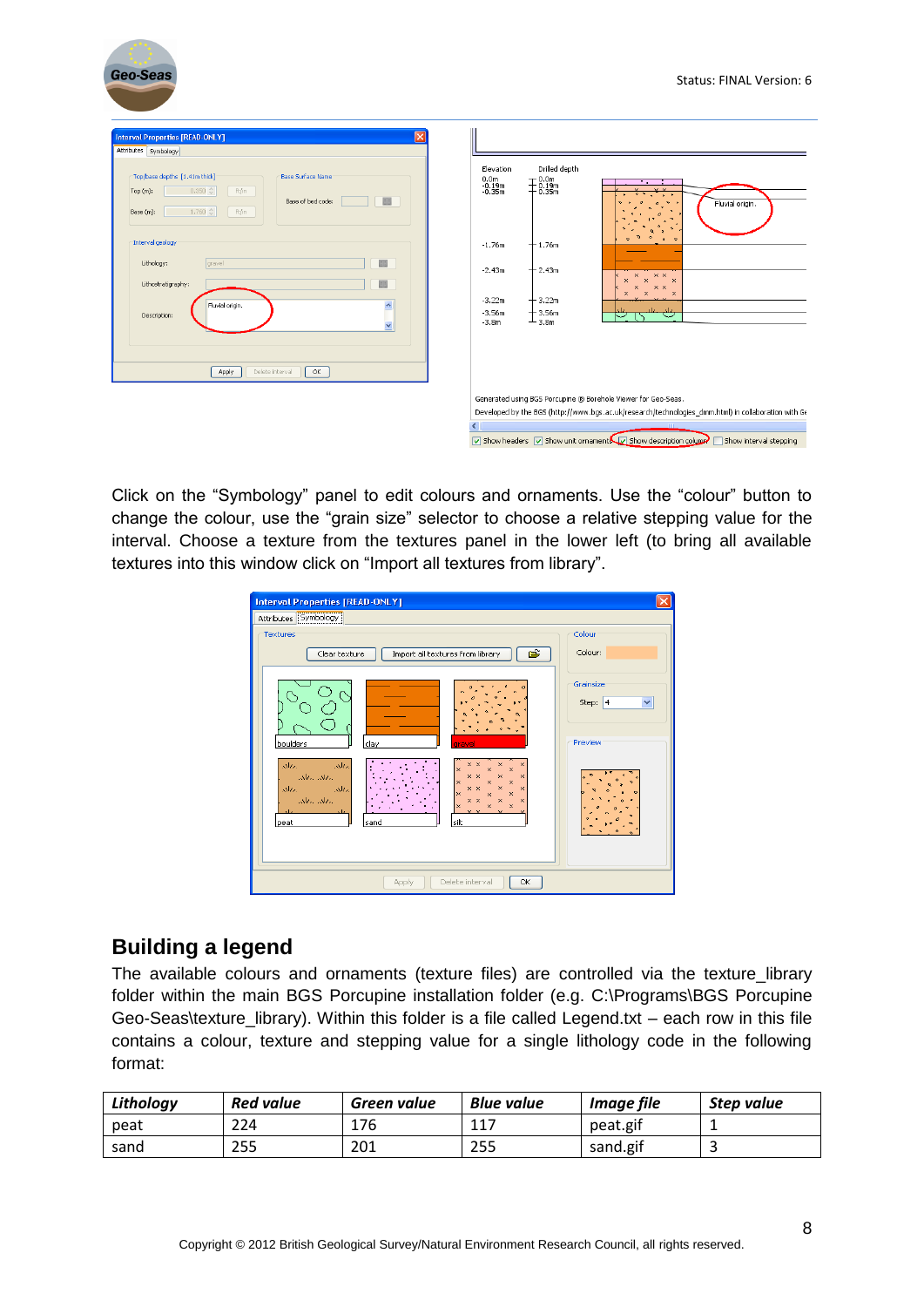

The file requires no header. Red, green, blue values should be in the range 0-255 The image file is the name of a GIF file (these should have a white background). The step value should be in the range 1-5. An example file is contained in the SampleData folder, with the following format:

| peat 224 | 176 | 117 | peat.gif         |   |
|----------|-----|-----|------------------|---|
| clay 237 | 117 |     | clay.gif         |   |
| silt 255 | 201 | 176 | silt.gif         |   |
| sand 255 | 201 | 255 | sand.gif         |   |
| gravel   | 255 | 201 | 148 gravel.gif 4 |   |
| boulders | 176 | 255 | 201 boulders.gif | 5 |

The image files should be placed in the texture\_library folder alongside the Legend.txt file.

| (texture_library |       |                      |
|------------------|-------|----------------------|
| Name             | Size: | <b>Type</b>          |
| boulders.gif     | 1 KB  | GIF Image            |
| clay.gif         | 1 KB  | GIF Image            |
| gravel.gif       | 1 KB. | GIF Image            |
| peat.gif         | 1 KB  | GIF Image            |
| sand.gif         | 1 KB  | GIF Image            |
| silt.gif         | 1 KB  | GIF Image            |
| Legend.txt       | 1 KB  | <b>Text Document</b> |
|                  |       |                      |

#### <span id="page-8-0"></span>**Applying log stepping**

The log stepping values are taken from the last column in the Legend.txt file and can be applied to the log using the check option in the lower-right of the document window.

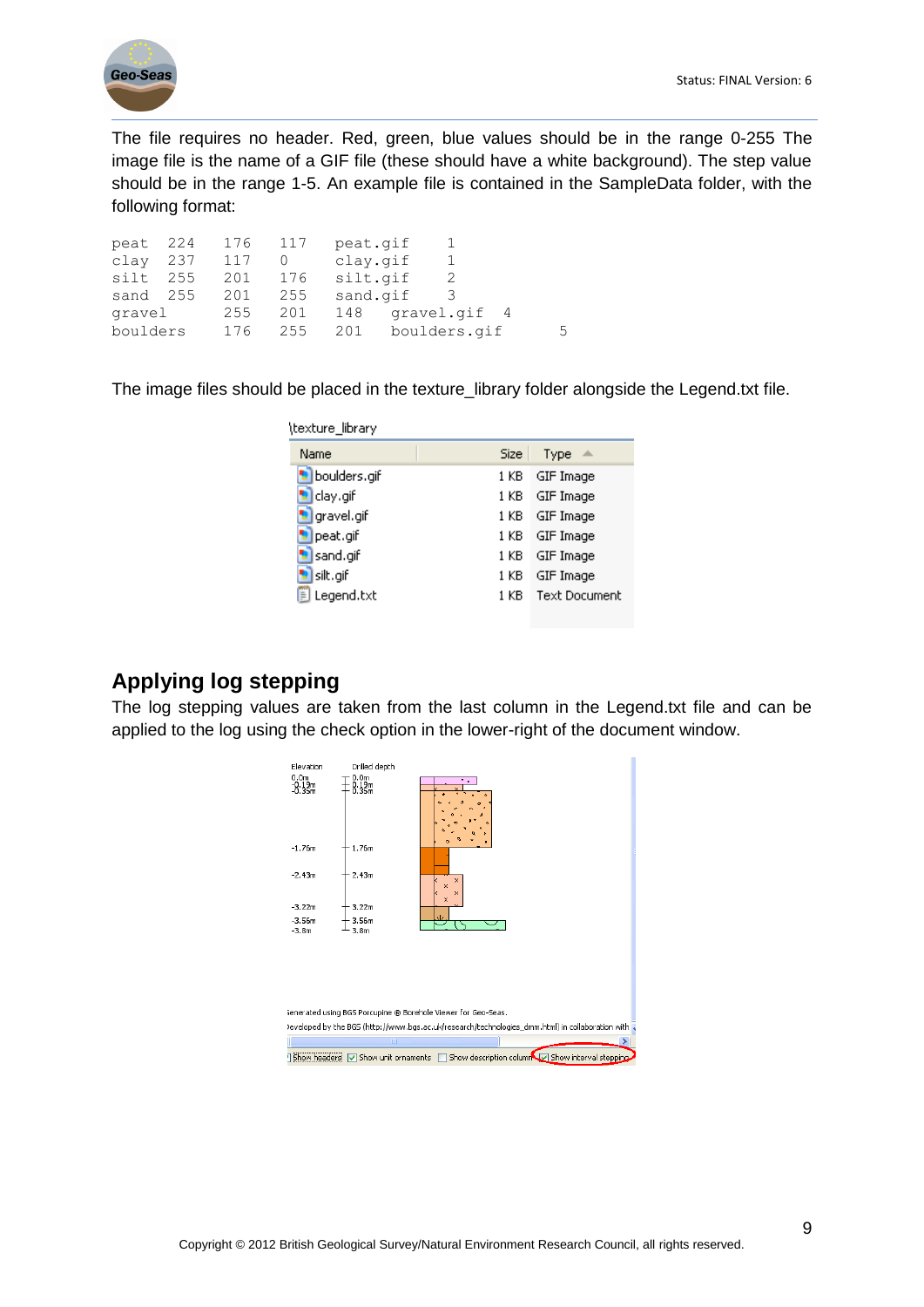

#### <span id="page-9-0"></span>**Working with documents**

Multiple documents can be created in the desktop panel by using the *Right-click on log entry > View log in a document > New document* option, or by clicking on the create new



document button the top toolbar

If a document window is closed it can be re-opened via the *View > Documents* menu.

Multiple logs can be added to a single document by using the *Right-click on log entry > View log in a document > ["Document name"]* option. To see the logs closer together uncheck the "show headers" and the "show description column" options in the lower left of the document window.

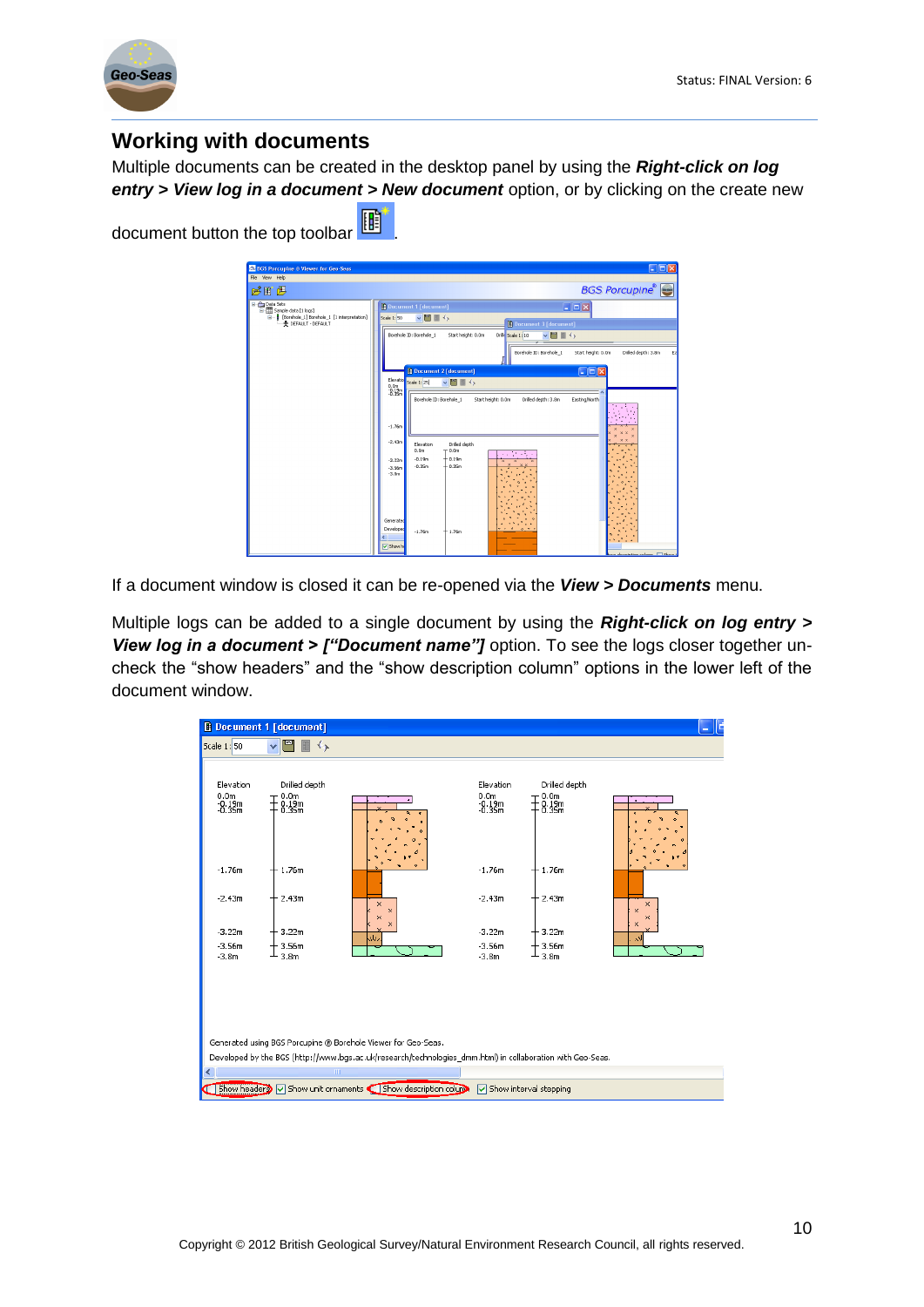

The scale of the log can be changed using the pull-down list in the top-right of the document window. This list has a set of preset values, but other numeric values can also be typed in and applied by hitting the Enter key.



An image of the document can be saved out to a PNG format image file (a format similar to a JPEG and recognised by most software) by pressing the "Save" button to the right of the log scale pull-down and specifying a filename to save out to.

| Save                   |                                                                                                                                                           |
|------------------------|-----------------------------------------------------------------------------------------------------------------------------------------------------------|
| Save in:               | My Documents<br>田岡<br>×                                                                                                                                   |
| My Recent<br>Documents | 꼰<br>Corel User Files<br>My Pictures<br>My Shapes<br>Downloads<br>m<br>My Videos<br>LogPlot 2005<br><b>Po</b> My Music<br>NetBeansProjects<br>My Palettes |
| Desktop                | Save<br>File name:<br>Log picture.png<br>Files of type:<br>Cancel<br>v<br>Image file (*.png)                                                              |